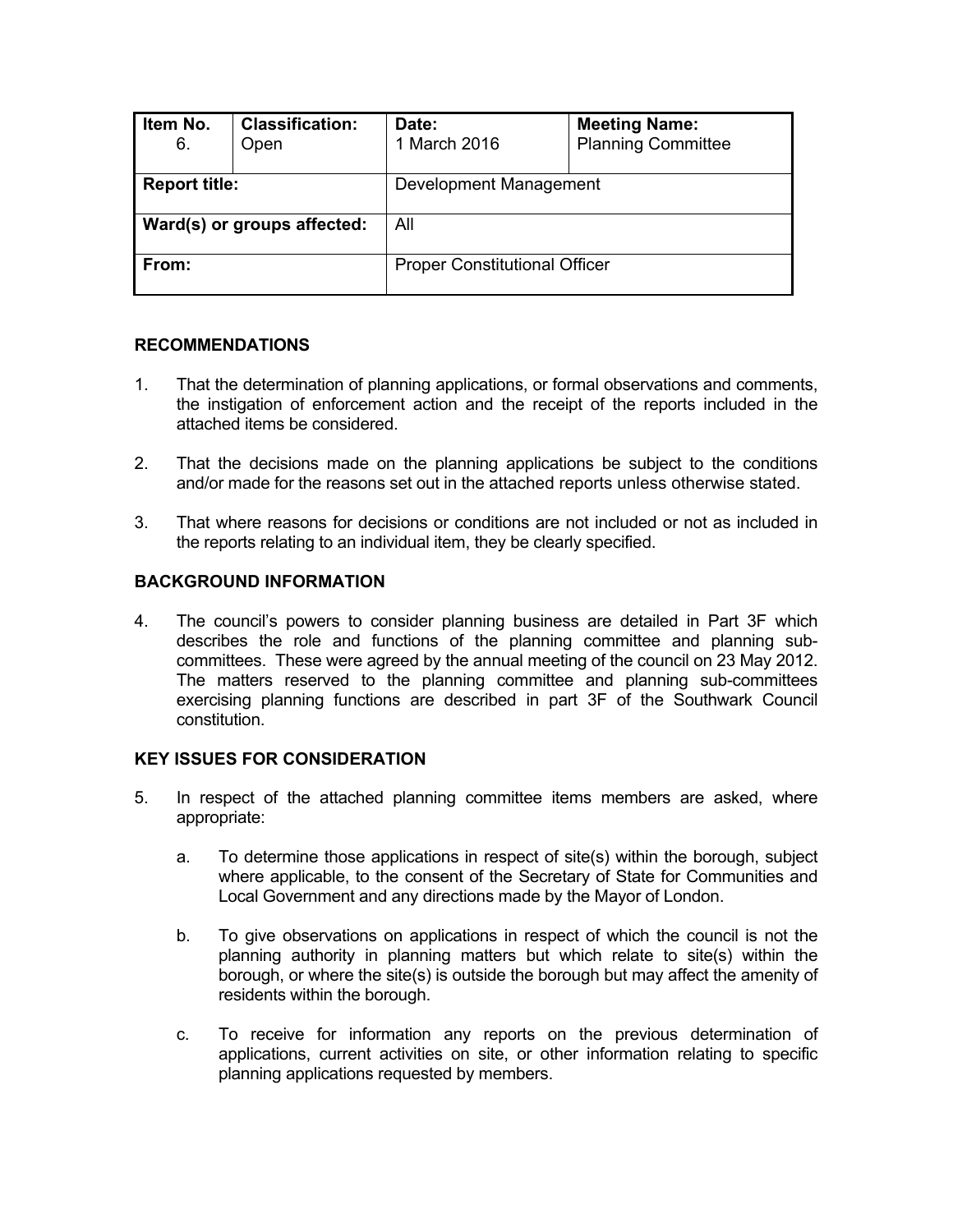- 6. Each of the following items are preceded by a map showing the location of the land/property to which the report relates. Following the report, there is a draft decision notice detailing the officer's recommendation indicating approval or refusal. Where a refusal is recommended the draft decision notice will detail the reasons for such refusal.
- 7. Applicants have the right to appeal to Planning Inspector against a refusal of planning permission and against any condition imposed as part of permission. Costs are incurred in presenting the council's case at appeal which maybe substantial if the matter is dealt with at a public inquiry.
- 8. The sanctioning of enforcement action can also involve costs such as process serving, court costs and of legal representation.
- 9. Where either party is felt to have acted unreasonably in an appeal the inspector can make an award of costs against the offending party.
- 10. All legal/counsel fees and costs as well as awards of costs against the council are borne by the budget of the relevant department.

## **Community impact statement**

11. Community impact considerations are contained within each item.

# **SUPPLEMENTARY ADVICE FROM OTHER OFFICERS**

### **Director of Law and Democracy**

- 12. A resolution to grant planning permission shall mean that the development & building control manager is authorised to grant planning permission. The resolution does not itself constitute the permission and only the formal document authorised by the committee and issued under the signature of the head of development management shall constitute a planning permission. Any additional conditions required by the committee will be recorded in the minutes and the final planning permission issued will reflect the requirements of the planning committee.
- 13. A resolution to grant planning permission subject to legal agreement shall mean that the head of development management is authorised to issue a planning permission subject to the applicant and any other necessary party entering into a written agreement in a form of words prepared by the director of legal services, and which is satisfactory to the head of development management. Developers meet the council's legal costs of such agreements. Such an agreement shall be entered into under section 106 of the Town and Country Planning Act 1990 or under another appropriate enactment as shall be determined by the director of legal services. The planning permission will not be issued unless such an agreement is completed.
- 14. Section 70 of the Town and Country Planning Act 1990 as amended requires the council to have regard to the provisions of the development plan, so far as material to the application, and to any other material considerations when dealing with applications for planning permission. Where there is any conflict with any policy contained in the development plan, the conflict must be resolved in favour of the policy which is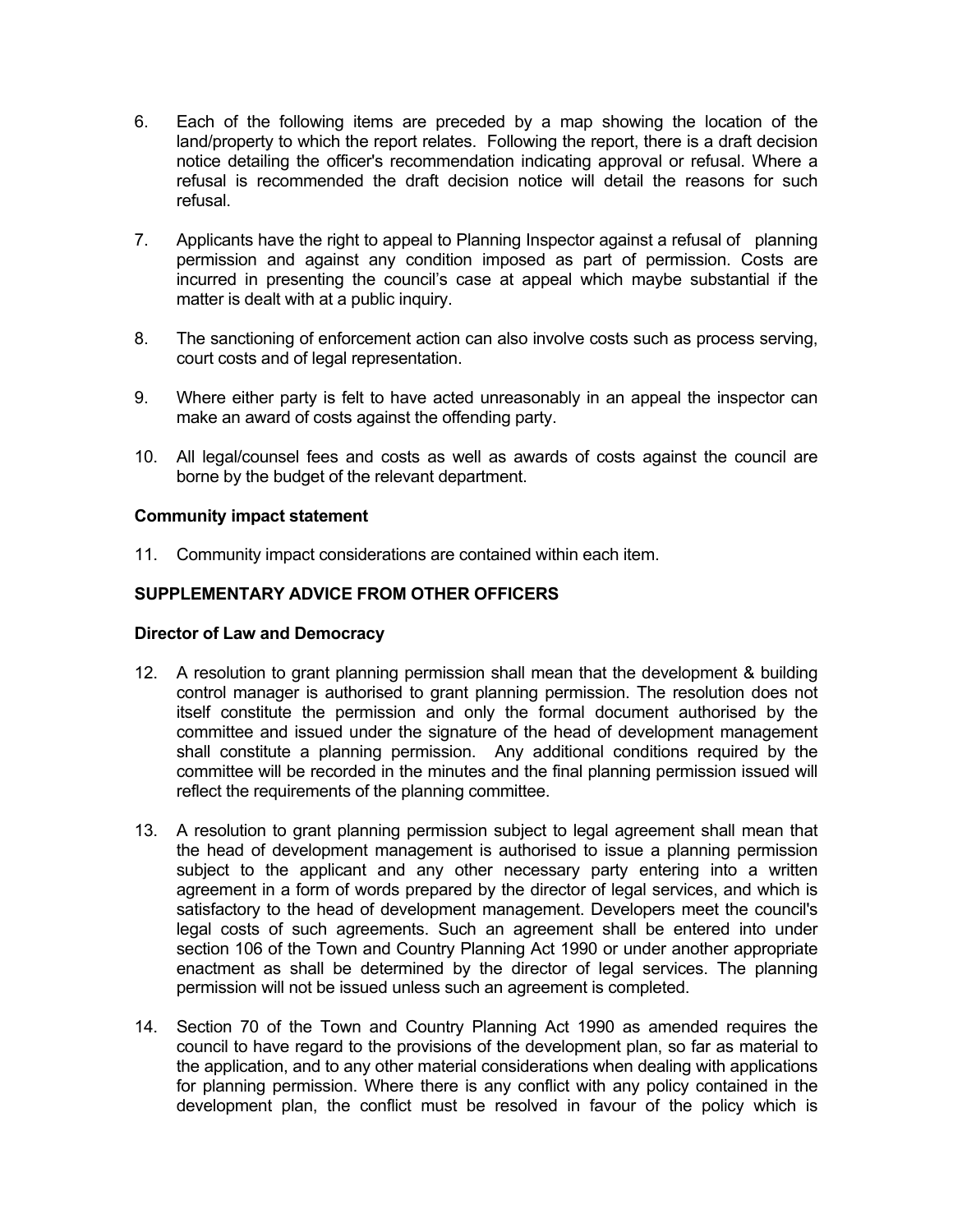contained in the last document to be adopted, approved or published, as the case may be (s38(5) Planning and Compulsory Purchase Act 2004).

- 15. Section 38(6) of the Planning and Compulsory Purchase Act 2004 provides that where, in making any determination under the planning Acts, regard is to be had to the development plan, the determination shall be made in accordance with the plan unless material considerations indicate otherwise. The development plan is currently Southwark's Core Strategy adopted by the council in April 2011, saved policies contained in the Southwark Plan 2007, the where there is any conflict with any policy contained in the development plan, the conflict must be resolved in favour of the policy which is contained in the last document to be adopted, approved or published, as the case may be (s38(5) Planning and Compulsory Purchase Act 2004).
- 16. On 15 January 2012 section 143 of the Localism Act 2011 came into force which provides that local finance considerations (such as government grants and other financial assistance such as New Homes Bonus) and monies received through CIL (including the Mayoral CIL) are a material consideration to be taken into account in the determination of planning applications in England. However, the weight to be attached to such matters remains a matter for the decision-maker.
- 17. "Regulation 122 of the Community Infrastructure Levy regulations (CIL) 2010, provides that "a planning obligation may only constitute a reason for granting planning permission if the obligation is:
	- a. necessary to make the development acceptable in planning terms;
	- b. directly related to the development; and
	- c. fairly and reasonably related to the scale and kind to the development.

A planning obligation may only constitute a reason for granting planning permission if it complies with the above statutory tests."

- 18. The obligation must also be such as a reasonable planning authority, duly appreciating its statutory duties can properly impose, i.e. it must not be so unreasonable that no reasonable authority could have imposed it. Before resolving to grant planning permission subject to a legal agreement members should therefore satisfy themselves that the subject matter of the proposed agreement will meet these tests.
- 19. The National Planning Policy Framework (NPPF) came into force on 27 March 2012. The NPPF replaces previous government guidance including all PPGs and PPSs. For the purpose of decision-taking policies in the Core Strategy (and the London Plan) should not be considered out of date simply because they were adopted prior to publication of the NPPF. For 12 months from the day of publication, decision-takers may continue to give full weight to relevant policies adopted in accordance with the Planning and Compulsory Purchase Act (PCPA) 2004 even if there is a limited degree of conflict with the NPPF.
- 20. In other cases and following and following the 12 month period, due weight should be given to relevant policies in existing plans according to their degree of consistency with the NPPF. This is the approach to be taken when considering saved plan policies under the Southwark Plan 2007. The approach to be taken is that the closer the